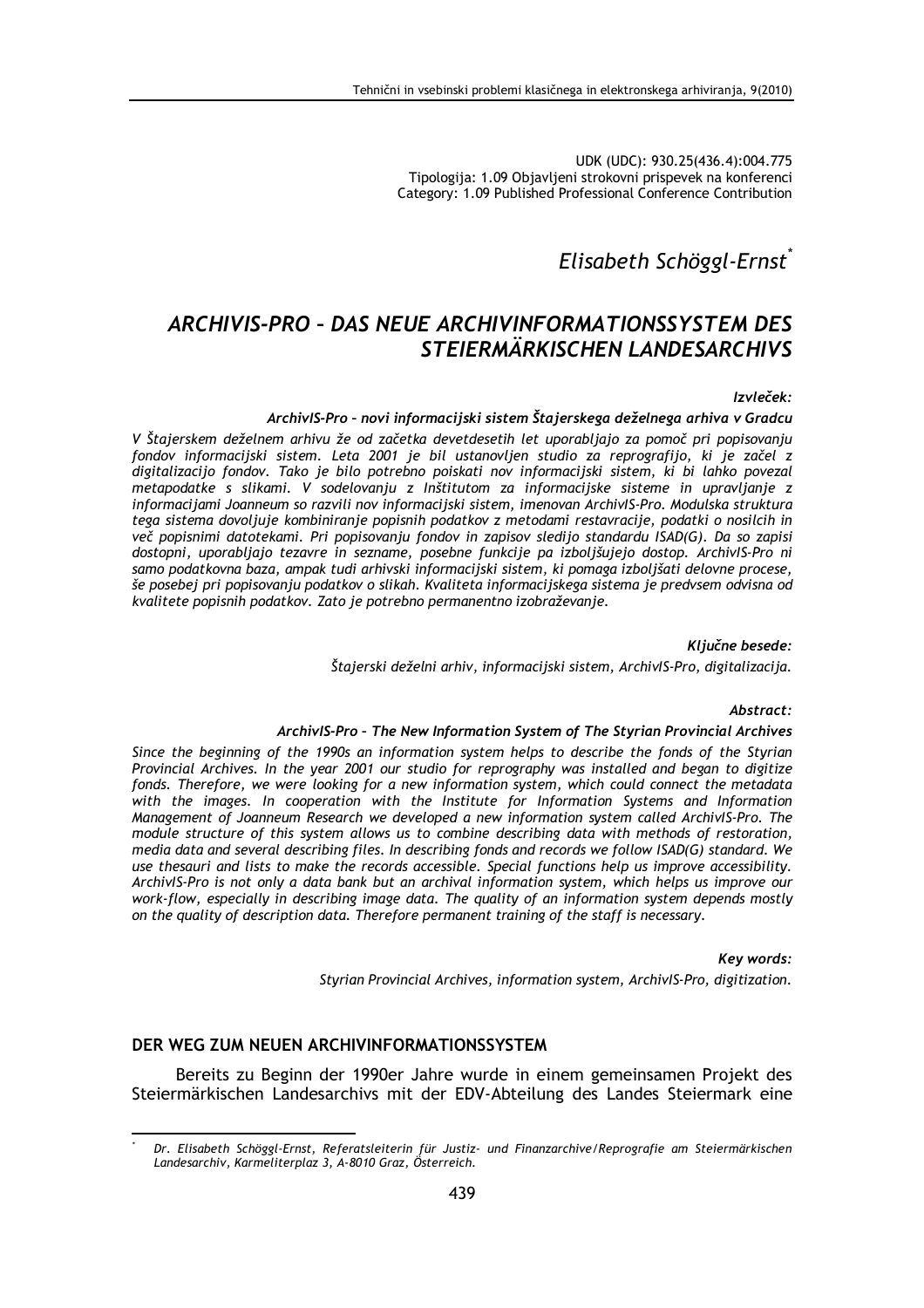Archivdatenbank geschaffen mit dem Ziel, die Serviceleistungen für die Benützer zu verbessern und die Beratungstätigkeit der Archivare zu erleichtern. Basierend auf einer zentralen ORACLE-Datenbank entstand eine relationale Datenbank, die neben der Erschließung von Dokumenten auch Funktionalitäten wie das elektronische Zuwachsprotokoll, die Benützerverwaltung sowie die Dokumentation der Restaurierungsmaßnahmen umfasste.

Die Erschließung der Bestände sollte nicht nur auf der Ebene der Bestandsbeschreibungen erfolgen, sondern den Zugang zu den Dokumenten bis auf Akten- und Einzelstückebene schaffen. Dazu wurden Orts-, Personen- und Schlagwortthesauri aufgebaut sowie übergeordnete Deskriptoren geschaffen, die eine genauere Suche ermöglichten. Im Hintergrund angelegte Listen dienten zur Erleichterung sowie Normung der Erschließungsarbeit. Neben den Archivbeständen wurden mit dieser Datenbank auch die Bibliotheksbestände des Landesarchivs erschlossen. Diese Informationen waren dadurch gemeinsam mit den Dokumenten abrufbar.

Mit dem Entschluss zur Einführung einer Archivdatenbank wurde zwar Personal für die Erfassungs- und Erschließungsarbeiten gebunden, je mehr Bestände in die Tiefe erschlossen waren, um so größer zeigte sich der Nutzen für die Beratung durch Archivare und damit eine Verbesserung der Serviceleistungen für die Recherchierenden<sup>1</sup>

Mit der Einrichtung des Studios für Reprographie und Medienkonvertierung im Jahr 2001 begann die systematische Digitalisierung von Bildbeständen, Karten- und Plänesammlungen, von mittelalterlichen Urkunden sowie Handschriften. Es folgten Überlegungen zur Erweiterung der Archivdatenbank um ein Bildmodul, sodass nicht nur die Metadaten zu den Bilddaten erschlossen wurden, sondern dem Recherchierenden nun auch die Bilder selbst zugänglich gemacht werden sollten. Als Ziel fasste man einen künftigen Web-Shop ins Auge, mittels dessen die Bilder auch online erworben werden können. Daher bemühte man sich um eine Erweiterung der Datenbank um ein Bildmodul. Im Laufe dieser Orientierungsphase stellte sich die Implementierung eines gänzlich neuen Archivinformationssystems mit integrierter Bilddatenbank als komfortablere Lösung dar. Daher ließ man die Erweiterung der Datenbank und fasste den alten fallen Entschluss. auf ein neues Archivinformationssystem mit umfassenderen Funktionalitäten umzusteigen.

## ARCHIVIS-PRO - DAS NEUE ARCHIVINFORMATIONSSYSTEM DES STEIERMÄRKISCHEN **LANDESARCHIVS**

Das neue Archivinformationssystem sollte erweiterte Erschließungsfunktionen bieten, Arbeitsabläufe vernetzen und die Metadaten der Bildbestände mit den Bilddaten verknüpfen. In der Webversion waren eine standardisierte Darstellung von Thumbnails und vergrößerten Vorschaubildern vorgegeben. Das Gesamtprojekt sollte als Ergebnis eine Verbesserung der Serviceleistung für den internen Gebrauch, aber vor allem für die externen User bringen.

Für die Umsetzung des neuen Archivinformationssystem konnte das Institut für Informationssysteme Informationsmanagement steirischen und der

Josef Riegler, Von der Archivdatenbank zum Informationssystem des Steiermärkischen Landesarchivs: Der benutzerorientierte Weg. In: MStLA 46 (1996), 195-208.

Josef Riegler, Informationsmanagement in historischen Archiven. In: Scrinium 50 (1996), 511-524.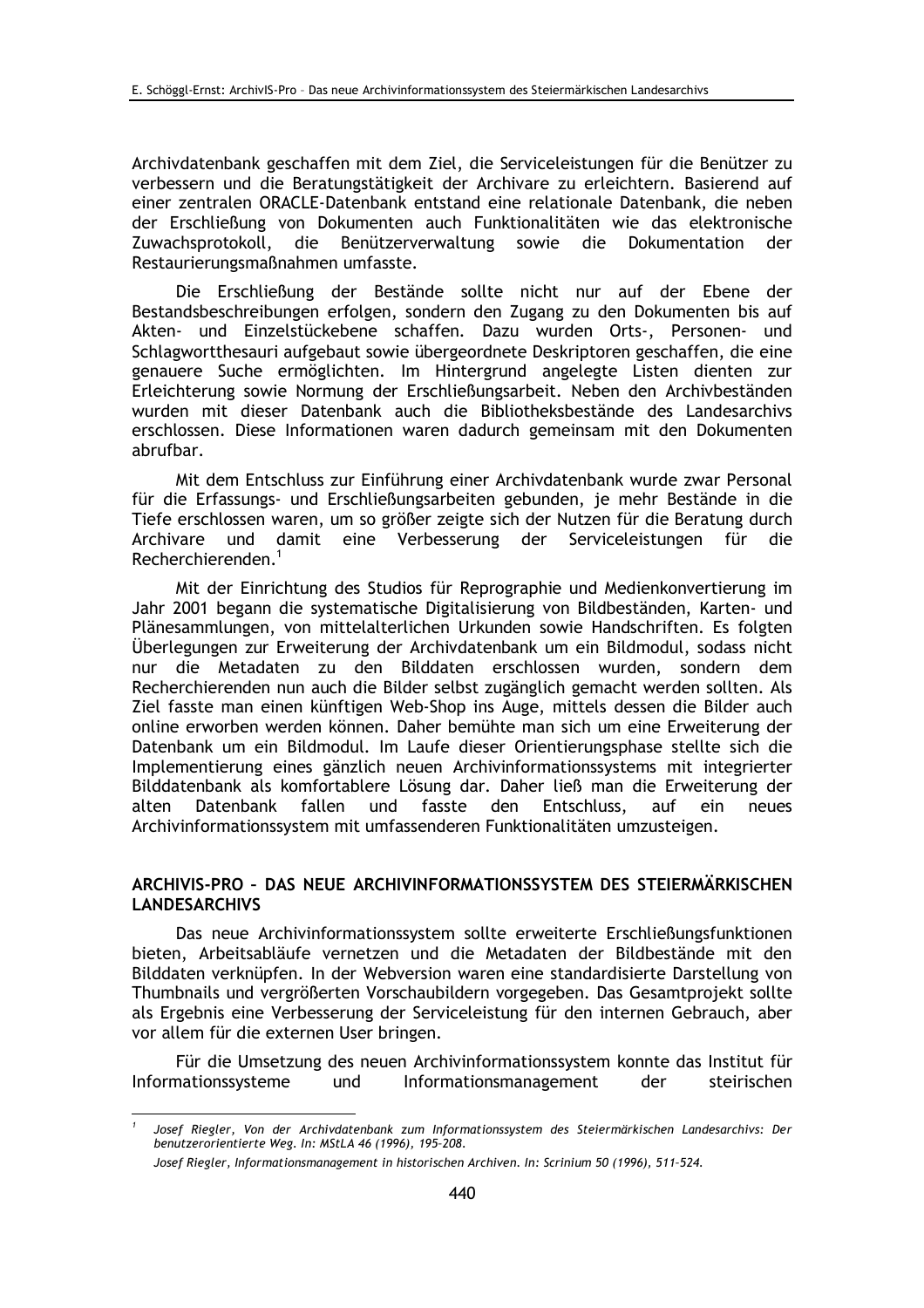Forschungsgesellschaft Joanneum Research in Graz gewonnen werden. Joanneum Research hatte bereits eine Museumssoftware namens IMDAS-Pro entwickelt, das in vielen österreichischen Museen, aber auch in Institutionen der angrenzenden Länder mit Erfolg eingesetzt worden ist. Aufbauend auf dieses System mit seinen verschiedenen Modulen wurde gemeinsam mit dem Steiermärkischen Landesarchiv das Archivinformationssystem ArchivIS-Pro entwickelt, das über die standardisierten Erschließungsfunktionalitäten hinaus ein komplexes Gesamtsystem mit Bild- und Webmodulen bietet.

## **STANDARDS**

Mit dem Beginn der Arbeiten am neuen Archivinformationssystem entschloss sich das Steiermärkische Landesarchiv, bei der Erschließung der Bestände den internationalen Standards und Normen zu folgen. ArchivIS-Pro unterstützt die Erschließung nach dem ISAD (G)-Standard. In weiterer Folge werden die Standards ISAAR (CPF) und ISDIAH zur Beschreibung des Archivstandortes sowie der Provenienzbildner angewendet.

Die Implementierung dieser Standards erforderte eine Reflexion über die Strukturierung der Bestandsgruppen und Bestände des Archivs. Die notwendigen standardisierten Bestandsbeschreibungen zwangen uns dazu, Bestandsgeschichten und Biographien festzuhalten sowie Bewertungsrichtlinien transparent zu machen und damit so manche Grundlagen archivischer Arbeiten an zentraler Stelle zu dokumentieren.

#### AUFBAU UND STRUKTUR VON ARCHIVIS-PRO

Die Eingabemaske besteht grundsätzlich aus zwei Teilen - einem Maskenkopf und einem Detailbeschreibung. Im Maskenkopf werden Felder zur Identifikation angeordnet, wie Signatur, Bestands- oder Serienname, Verzeichnungsebene, Verknüpfung zur nächst höheren Verzeichnungsebene sowie der physische Zustand. Die Erschließungsfelder finden sich in der Detailbeschreibung mit Angaben zum Inhalt, der Technik, den Maßen, der Zugänglichkeit und ähnliches. Diese Teilung bietet den Vorteil, dass mit einem Maskenkopf unterschiedliche Detailbereiche verbunden werden können. Dies ermöglicht es, Restaurierungsmaßnahmen an ganzen Beständen an die Bestandsbeschreibungen anzuhängen, sind nur Einzelstücke betroffen, kann die selbe Detailmaske mit den restaurativen Maßnahmen an Einzelverzeichnungen gekoppelt werden. In dieser Art und Weise lassen sich verschiedene Maskenköpfe mit Detailbereichen verknüpfen.

## **ERSCHLIEBUNGSFUNKTIONEN**

Zusätzlich zu den ISAD-Feldern wurden wie schon in der alten Datenbank Erschließungsfelder angelegt und Thesauri sowie Stammdatenlisten übernommen bzw. erweitert. Dazu zählen Orts- und Personenthesaurus, die freie Beschlagwortung sowie die übergeordneten Sachgebiete, mit deren Hilfe die einfache Schlagwortsuche eingegrenzt werden kann. ArchivlS-Pro ermöglicht darüber hinaus eine hierarchische Den Personen Gliederung der Thesauri. können Rollen und weitere Beschreibungselemente zugeordnet, ganze Biographien als Textdateien, Bilder, Tondokumente und Filme beigefügt werden. Solch erweiterte Informationen können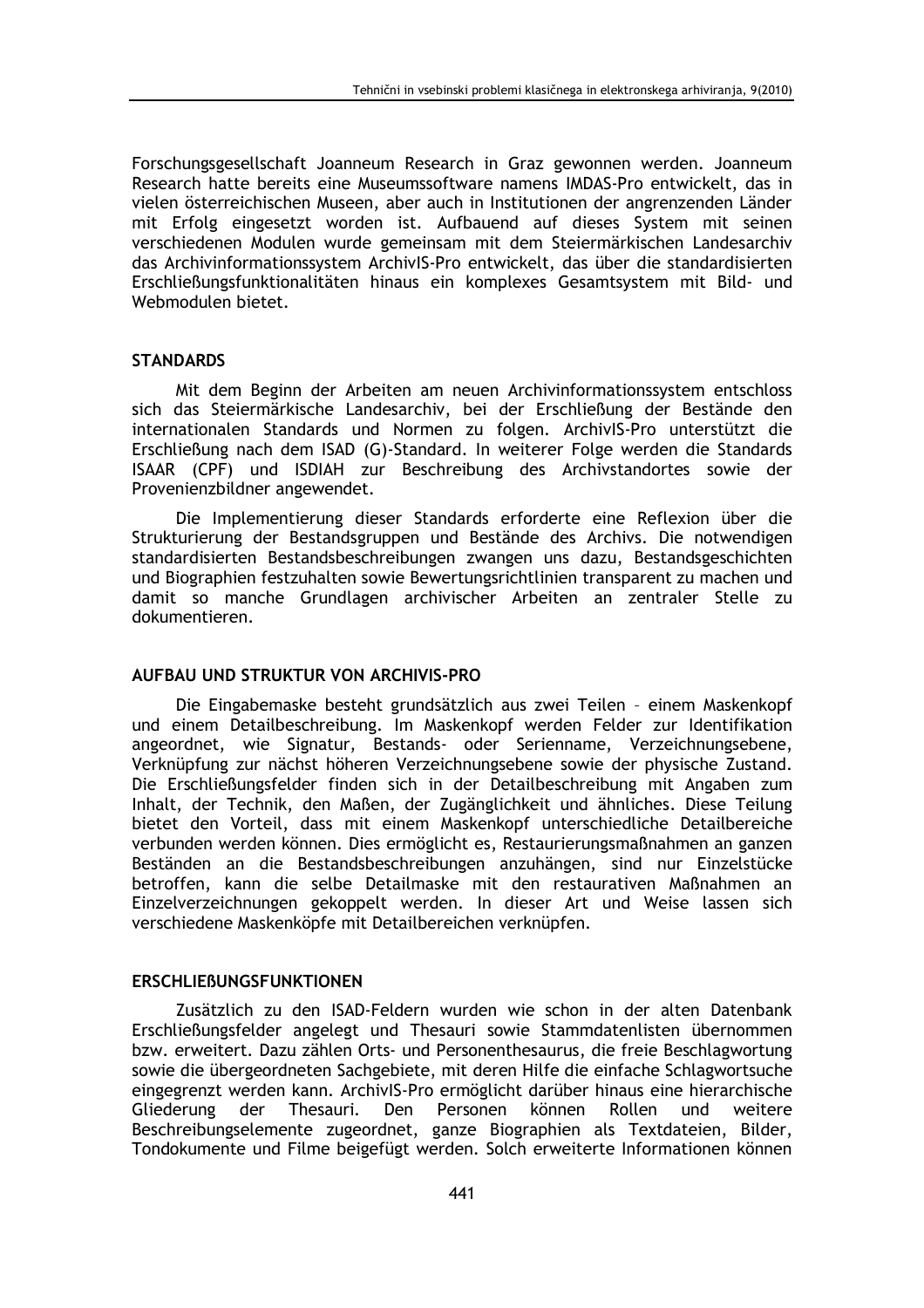sowohl in der Thesaurusbearbeitung als auch in der Einzelerschließung erfasst werden. Kontroll- und Stammdatenlisten, die im Hintergrund angelegt sind, dienen zur Überprüfung der Eintragungen und geben Auswahllisten vor.

Bei bestimmten Beständen, wie etwa bei Bildbeständen, erachten wir die Unterscheidung zwischen der Inhaltszeit und der Entstehungszeit des Stückes als notwendig. Deshalb haben wir diese zwei Zeitfelder eingeführt. Damit können wir etwa ein Bild, das im 19. Jahrhundert entstanden ist, aber ein Ereignis oder ein Bauwerk aus einer früheren Epoche darstellt, exakter, das heißt zweifach datieren. Den Hintergrund für viele solcher Überlegungen bildeten die möglichen Fragen, die ein Benützer an das Archivmaterial stellen kann. Für unscharfe Datierungen bietet ArchivIS-Pro verschiedene Lösungen: Wird nur die Jahreszahl eingetragen, rechnet das System automatisch ab 1. Jänner bis 31. Dezember dieses Jahres. Unscharfe Datierungen können als fixe Stammdaten eingegeben werden. Ist diese Eingrenzung aber nicht exakt genug, hat man die Möglichkeit, die Richtwerte je nach Bedarf zu verändern.

|                  |                                                                                                                                                                              | 10 archivis pro 4.0.38 Benutzer: ERNST1@STMK.GV.AT DB-Version: 04.00.0019 Datenbank: ARCHIVIS - [Objektbearbeitung]                                                                   |                                                                |                                                                              |                                                            |  |
|------------------|------------------------------------------------------------------------------------------------------------------------------------------------------------------------------|---------------------------------------------------------------------------------------------------------------------------------------------------------------------------------------|----------------------------------------------------------------|------------------------------------------------------------------------------|------------------------------------------------------------|--|
|                  |                                                                                                                                                                              | Datei Bearbeiten Recherche Objekt Navigation Ansicht Stammdaten Thesaurus Fenster ?                                                                                                   |                                                                |                                                                              |                                                            |  |
| Q                | $\mathbb{Q}$<br>Ø<br>6<br>Archivalien: Standard Einzelverzeichnung Detail<br>$\mathcal{D}$<br>$\mathbb R$<br>$\varkappa$<br>Betrachten<br>∢<br>$\mathcal{P}$<br>archivis pro |                                                                                                                                                                                       |                                                                |                                                                              |                                                            |  |
| Ŵ                | $\begin{array}{c} \n\heartsuit \n\end{array}$<br>$\mathbf{0}$                                                                                                                | 显<br>V.<br>$\mathbb{A}$<br>$\odot$                                                                                                                                                    | $\blacksquare$                                                 | <b>啦 % F</b>                                                                 |                                                            |  |
| ól.<br>¢         | Archivalien v<br>di Archiva<br><b>Objekt</b><br><b>Z</b> Star<br>Objekt                                                                                                      | Bestandsqruppenname (Bestandsqruppe):<br>高2<br>Staatliche Hoheitsverwaltung                                                                                                           | Bestandsname (Bestand):<br>AT-StLA- Baudirektion Plänesammlung | $4$                                                                          |                                                            |  |
| 93<br>$^{\circ}$ |                                                                                                                                                                              | Bestandsnummer<br>Verzeichnungsstufe:<br>Standort:<br>Satznummer:<br>高1<br>400003<br>400003-11<br>Einzelstück<br>$\mathbf{v}$ 2<br>M1/H3<br>2 <sub>h</sub><br>ù<br>Titel:<br>Zustand: |                                                                |                                                                              |                                                            |  |
|                  | $\Box$ Impt                                                                                                                                                                  | Bruck an der Mur Rathaus                                                                                                                                                              | $\bullet$ 2                                                    | Datierung                                                                    |                                                            |  |
| $\frac{6}{3}$    |                                                                                                                                                                              | Signatur:<br>Restaurierung erforderlich<br>BDionPI-M-001-PI-03-09                                                                                                                     |                                                                | 回<br>$\mathbb{Q}$<br>圍                                                       |                                                            |  |
| 0                |                                                                                                                                                                              | alte Signatur                                                                                                                                                                         |                                                                |                                                                              |                                                            |  |
| P).              |                                                                                                                                                                              |                                                                                                                                                                                       |                                                                | Datierung:                                                                   | $\mathbf{L} \otimes$                                       |  |
| $\sqrt{2}$       |                                                                                                                                                                              | Standard Einzelverzeichnung Detail                                                                                                                                                    |                                                                |                                                                              |                                                            |  |
| $\mathbb N$      |                                                                                                                                                                              | Inhalt:<br>Bruck an der Mur Rathaus, Dachstuhl                                                                                                                                        | $\triangleright$ $\mathbb{Z}$ $\mathbb{Z}$                     |                                                                              |                                                            |  |
|                  |                                                                                                                                                                              |                                                                                                                                                                                       | Sachgebiet<br>Bausachen                                        | Entstehungszeit<br>1780-1793                                                 |                                                            |  |
| $\circledS$      |                                                                                                                                                                              |                                                                                                                                                                                       |                                                                |                                                                              |                                                            |  |
|                  |                                                                                                                                                                              | Gliederungsebene<br>1788-1834: Kreis Bruck: Ar  <br>$T$ $\odot$<br> 1                                                                                                                 |                                                                | Monat<br>Taq:                                                                | Jahr:                                                      |  |
|                  |                                                                                                                                                                              | Inhaltszeit<br>Inhaltszeit von:<br>Inhaltszeit bis:                                                                                                                                   | <b>90 器 T</b> 9                                                | Datierung von:<br>$\mathbf{1}$<br>$\mathbf{1}$<br>12<br>Datierung bis:<br>31 | 1780<br>C v. Chr. C n. Chr.<br>C v. Chr. G n. Chr.<br>1793 |  |
|                  |                                                                                                                                                                              |                                                                                                                                                                                       | Schlagworte                                                    |                                                                              |                                                            |  |
|                  |                                                                                                                                                                              | Entstehungszeit:<br>1780-1793<br>$\ell$                                                                                                                                               | Rathaus<br>Dachstuhl                                           |                                                                              |                                                            |  |
|                  |                                                                                                                                                                              | Lagerung (Karton)<br>Standort (Mappe)<br>Lagerung (Heft)<br>Standort (Band)                                                                                                           |                                                                |                                                                              |                                                            |  |
|                  |                                                                                                                                                                              | \$<br>8<br>\$<br>3<br>$\vert$ 3<br>11                                                                                                                                                 | Ausstellungsort:                                               |                                                                              |                                                            |  |
|                  |                                                                                                                                                                              | $10 \times 20$                                                                                                                                                                        |                                                                | $\bullet$ $\boxed{0}$ T                                                      |                                                            |  |
|                  |                                                                                                                                                                              | Rolle/Funktion<br>Personen<br>Anzeigename<br>Planverfasser<br>Laurin<br>Laurin                                                                                                        | <b>9 X T 9</b><br><b>Betroffene Orte</b>                       | Þ                                                                            |                                                            |  |
|                  |                                                                                                                                                                              |                                                                                                                                                                                       | Bruck an der Mur (KG)                                          |                                                                              |                                                            |  |
|                  |                                                                                                                                                                              |                                                                                                                                                                                       |                                                                |                                                                              |                                                            |  |
|                  |                                                                                                                                                                              | Notiz:                                                                                                                                                                                | $\blacktriangleleft$                                           | $\,$                                                                         |                                                            |  |
|                  |                                                                                                                                                                              |                                                                                                                                                                                       | Technik:                                                       |                                                                              |                                                            |  |
|                  |                                                                                                                                                                              |                                                                                                                                                                                       |                                                                | $\mathbf{v}$ $\mathbf{T}$ $\mathbf{0}$                                       |                                                            |  |
|                  |                                                                                                                                                                              | $10h - 36$<br>Objektteil<br>Maßart<br>Wert<br>Einheit<br>Notiz                                                                                                                        | Schutzfrist:                                                   | Publikum                                                                     |                                                            |  |
|                  |                                                                                                                                                                              | Außenmaß (Br<br>46 cm<br>Blatt                                                                                                                                                        |                                                                |                                                                              |                                                            |  |
|                  |                                                                                                                                                                              | Blatt<br>65 cm<br>Außenmaß (Hi                                                                                                                                                        |                                                                |                                                                              |                                                            |  |
|                  | <b>H</b> Start                                                                                                                                                               | $C \oplus C$<br>V C Posteingang - Mi<br>3 Windows E                                                                                                                                   | ArchivIS.doc [K                                                | archivis pro 4.0                                                             | DE < / 20:27                                               |  |

Bild 1 Eingabemaske mit Datierungsfeldern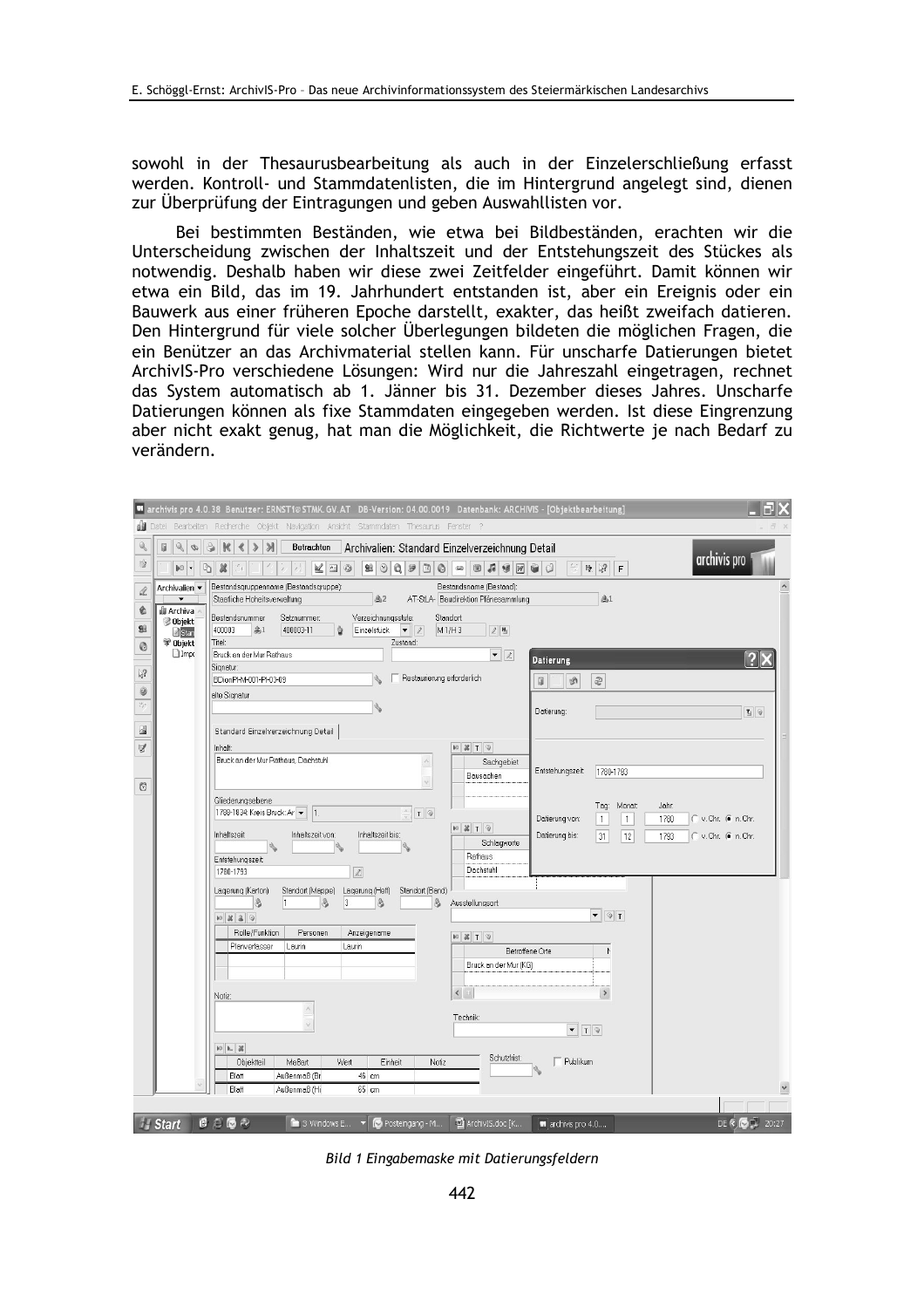## **ARCHIVIS-PRO ALS GESAMTSYSTEM**

Neben der Verbesserung der Serviceleistungen dient ArchivIS-Pro auch zur Erleichterung des Workflows von der Bestellung der Archivalien zur Einsichtnahme im Lesesaal oder als Reprografie über die Standort- bis zur Benützerverwaltung. Wird eine Archivalie für die Einsichtnahme im Lesesaal, für die Anfertigung einer Reprographie, für einen Kollegen zur Bearbeitung oder zur Entlehnung an die aktenbildende Stelle oder für eine Ausstellung ausgehoben, verlässt diese ihren Dauerstandort im Depot und erhält einen temporären neuen Standort mit der Zuordnung zu einer Person, einem Benützer, den Werkstätten oder einer Institution. Bereits bei der Recherche nach einem Stück wird die Information über dessen Verfügbarkeit und für die interne Sicht über den genauen Standort mitgeliefert. Dies erspart sowohl den Benützern als auch den Aushebern leere Kilometer. Maßnahmenkataloge sowie der Einsatz von speziellen Rezepturen, Methoden und Werkstoffen bei der Restaurierung und restaurativen Buchbindung sind direkt mit den Beständen oder Einzelstücken verknüpft. Gleichzeitig können Reports über die Restaurierungen generiert werden.

Für die Neuzugänge wird das elektronische Zuwachsprotokoll geführt, das mit Beständen/Serien verknüpft werden kann. Die Elemente der Benützerverwaltung wurden ausgehend von der Archivdatenbank erweitert und werden in den Worksflow eingebunden. Selbstverständlich bleiben die Datenschutzbestimmungen gewahrt. Maßnahmen der Werkstätten werden ebenso im System festgehalten und sind abrufbar wie auch Digitalisierungsvorgänge dokumentiert sind. Dabei wird jede Veränderung im Hintergrund protokolliert und ist abrufbar.

Ein umfassendes Lavout-Modul ermöglich eine flexible Erstellung von Reports und Findbehelfen, die in unterschiedlichen Formaten und mit vielfachen Gestaltungsmöglichkeiten bis hin zur druckreifen Variante ausgegeben werden können.

#### **INTERNET UND WEBSHOP**

Alle Bestände, Teilbestände und Einzelverzeichnungen, die für die Recherche frei gegeben werden, sind mit der Umsetzung des Webmoduls über Internet recherchierbar. Die meisten Interessenten werden üblicherweise die einfache Suche wählen. Als allgemeiner Standard wird selbstverständlich auch eine Expertensuche angeboten. Wer als Archiv- und Verwaltungsexperte lieber über die Archivstruktur einsteigt, kann über die hierarchischen Ebenen bis zum Akt oder Einzelstück vordringen. Bei jeder Bestellung - sei es für die Einsichtnahme im Lesesaal oder den Erwerb einer Reprographie - muss eine Online-Registrierung vorgenommen werden.

In einem weiteren Modul ist die Implementierung eines Web-Shops für Online-Erwerbungen von vorwiegend Bildvorlagen vorgesehen. Voraussetzung für diesen Vorgang wird neben der Online-Registrierung der Abschluss eines Kaufvertrages sein. Die Bezahlung mit Kreditkarten und automatische Verrechnung über die Buchhaltungsstelle der Landesregierung ist geplant.<sup>2</sup>

Elisabeth Schöggl-Ernst, "Suchen und Finden". Das neue Archivinformationssystem des Steiermärkischen Landesarchivs. In: Scrinium. Zeitschrift des Verbandes Österreichischer Archivarinnen und Archivare 61/62 (2007/2008), Wien 2008, 175-182.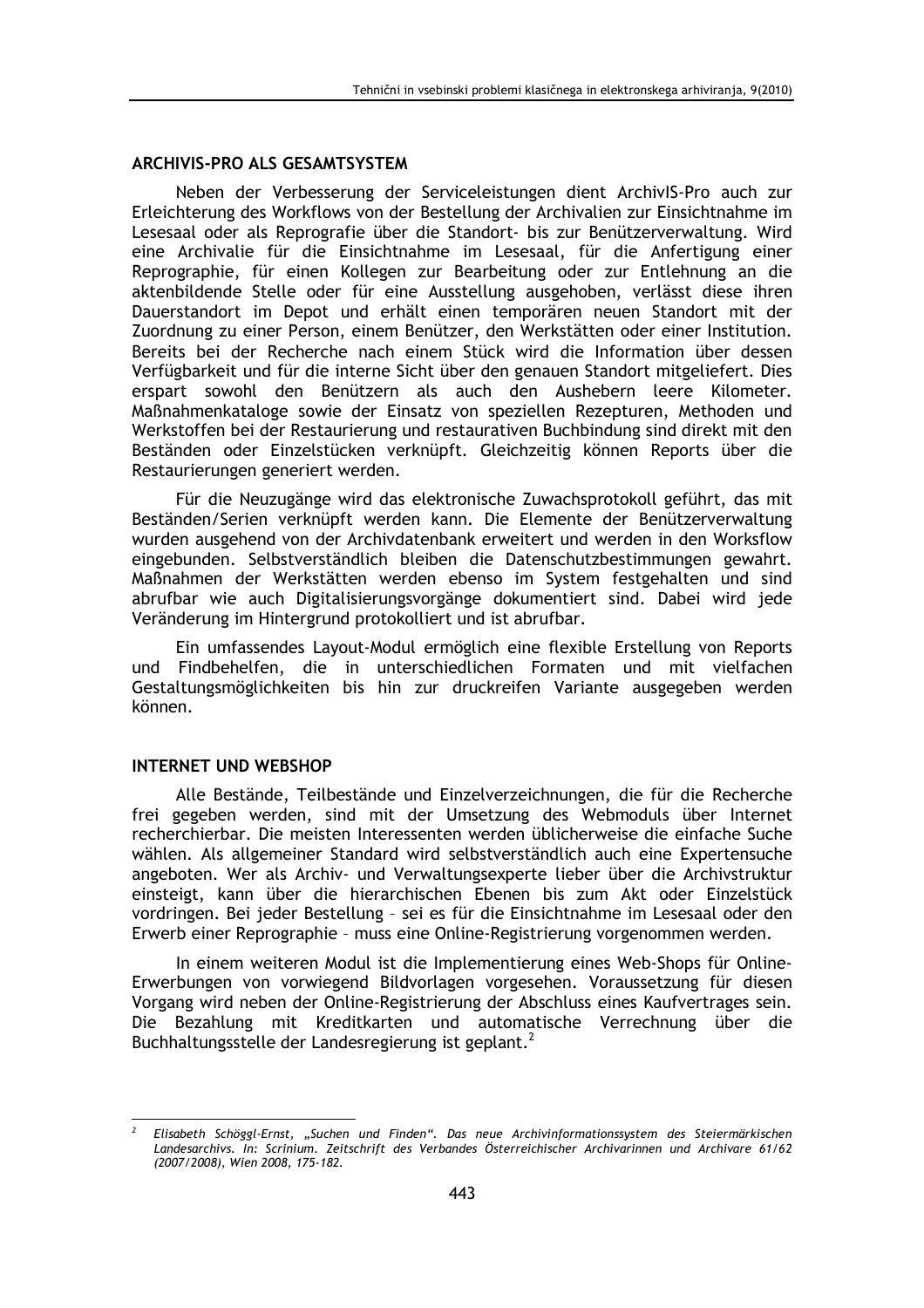## **BILDMODUL UND BILDDATEN**

Das Studio für Reprographie arbeitet seit dem Jahr 2001 an der systematischen Digitalisierung ganzer Bestände mit den Zielen, die Originale aus konservatorischer Sicht zu schützen, die Serviceleistungen durch einen vereinfachten Zugang zum Archivgut zu verbessern und den Arbeitsaufwand durch den Wegfall von Aushebungen zu verringern. Neben Bildbeständen wurden die mittelalterlichen Urkunden, Kartenund Plänesammlungen und Handschriften digitalisiert. Von den digitalisierten Beständen und den original digitalen Daten generiert das Bildmodul automatisch Thumbnails und vergrößerte Vorschaubilder, sobald die Bilddaten in das System eingebunden werden. Im Web-Modul werden die Vorschaubilder "on the fly" aus Sicherheitsgründen mit einem Wasserzeichen versehen. Mit ArchivIS-Pro können nun auch für Benützer angefertigte Digitalisate von Archivalien, zu denen noch keine Metadaten in der Datenbank angelegt wurden, in das System eingespielt werden. Eine genauere Erschließung kann zu einem späteren Zeitpunkt erfolgen. Damit bleiben einmal für den Verkauf produzierte Digitalisate erhalten und müssen kein weiteres Mal digitalisiert werden.

Die automatische Generierung von Nutzungsformen ist allerdings nicht für alle Bestände standardisiert vorgesehen. Bedingt durch die unterschiedlichen Größen der Originalvorlagen und deren Verwendung stellen wir unterschiedliche Ansprüche auf die Lesbarkeit und Größe der Vorschaubilder. Um daher Urkunden, Handschriften und andere schriftlichen Vorlagen bei Internetrecherchen auch gut lesen zu können, müssen die unterschiedlich großen Vorlagen in ihrer Größe entsprechenden Auflösung dargestellt werden, sodass auch Zoomfunktionen möglich sind. Details in großformatigen Plänen sollen ebenso erkennbar sein, wie die Ansicht einfacher Plakate oder originaler digitaler Bilder gegeben sein muss. All diese Ansprüche bedürfen aber je nach Formatvorlage der Festsetzung bestimmter Größen. Diese Vorgaben erschweren eine allgemeine Standardvorgabe für die Berechnung der Vorschaubilder. Wir müssen daher mehrere Größenvorgaben einsetzen.

Bilddaten rücken im Archivalltag immer mehr in den Vordergrund, da wir in der vernetzten Welt des immer größer werdenden Informationsflusses ein stärker sensibilisiertes visuales Verständnis entwickelt haben. Allein beim Vergleich von wissenschaftlichen Büchern der letzten 30 Jahre fällt die ständig steigende Verwendung von Bildmaterial auf. Bilder wurden als Quelle schon immer anerkannt. Meist dienten sie aber zur Untermalung und Auflockerung von schriftlichen Ausführungen. Nun rückt das Bild selbst in den Vordergrund. Archive beschäftigen sich mit der Geschichte seiner materiellen Zusammensetzung, Fotohistoriker stellen solche Fragen in den Mittelpunkt spezieller Forschungen. Mit Hilfe von fotogeschichtlichen Untersuchungen wird uns Archivaren die Komplexität und des Materials nähergebracht. sodass Unterschiedlichkeit wir adäguate Lagerungsmöglichkeiten schaffen können. Nicht mehr der Inhalt allein wird für die Erschließung wichtig, sondern auch der fotohistorische Hintergrund.<sup>3</sup>

Mittlerweile werden täglich unzählige digitale Bilder produziert und viele davon auch von Archiven übernommen. Für Bilddaten wurden zwar Standardformate entwickelt, den Bildgrößen und andere technische Details wie etwa dem Farbraum wurde bisher noch wenig Aufmerksamkeit zuteil. Auch hier sollten Standards die zukünftige sinnvolle Verwendung digitaler Bilder sicherstellen.

Elisabeth Schöggl-Ernst/Heinrich Kranzelbinder, vom analogen Original zum digitalen Datensatz. Die technische Entwicklung der Fotografie und die damit verbundenen Anforderungen an die Archive des 21. Jahrhunderts. In: Atlanti 19 (2009), 151-174.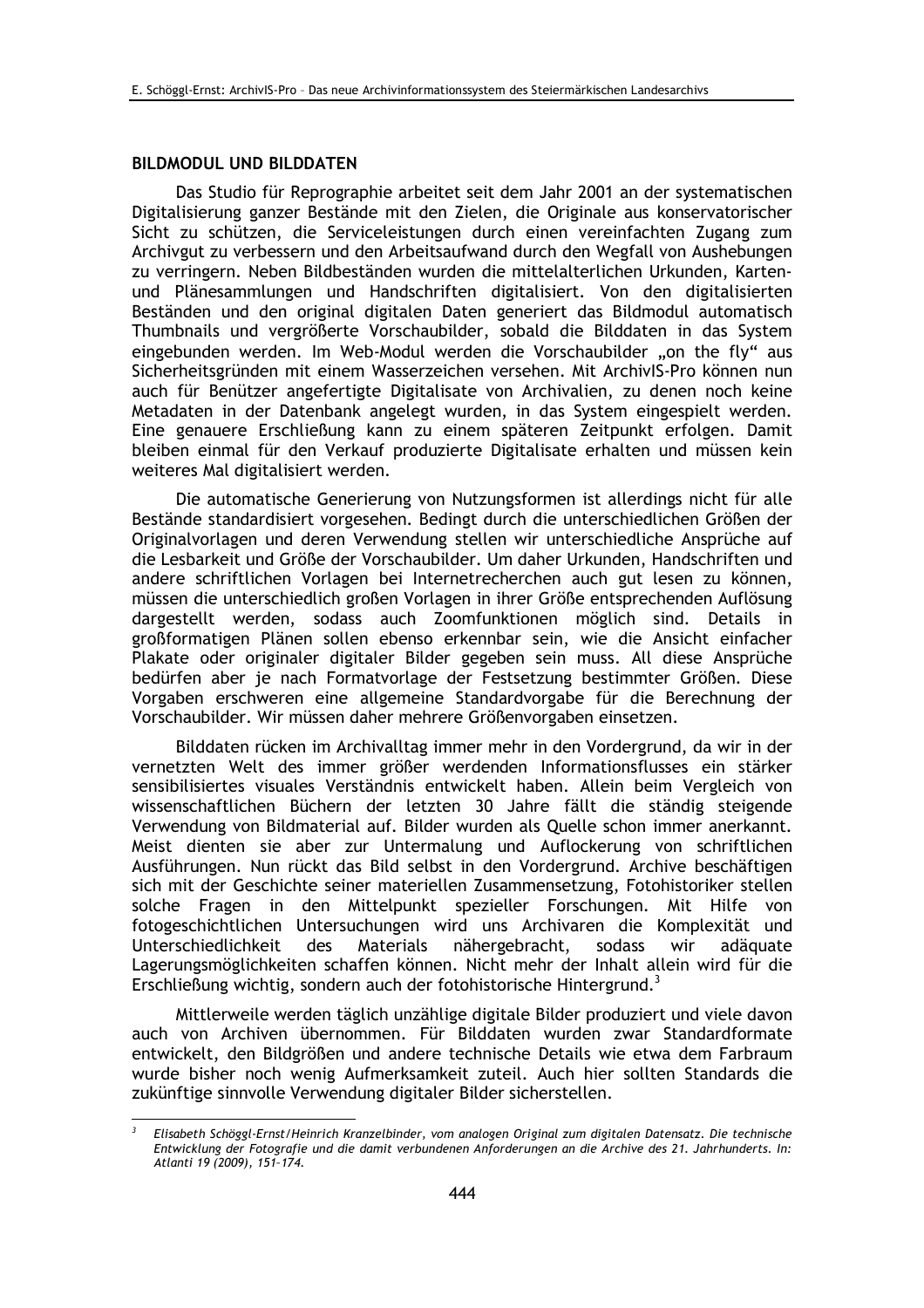Das Bildmodul von ArchivIS-Pro hilft uns, die technischen Daten des Bildes anzuzeigen, ohne den originalen Masterfile öffnen zu müssen. Dazu werden die bildimmanenten EXIF-Daten ausgelesen und in eine speziell dafür erstellte Maske automatisch mit der Einbindung des Bildes in die Datenbank eingespielt. Hier werden das Bild selbst, die Größe, Farbraum, Gradation und Format sowie das Ausgabegerät angezeigt. Zusätzlich dazu werden die Daten aus den IPTC-Feldern übernommen und fließen in die entsprechenden Datenbankfelder ein. Auf diese Weise können Informationen, die bei der Entstehung des Bildes in die IPTC-Felder eingetragen werden, wie Copyright-Informationen, inhaltliche Angaben, Daten über den Fotografen oder Reprografen und dergleichen automatisch übernommen und in die entsprechenden Felder in ArchivlS-Pro einfließen. Eine genauere Erschließung der Bilder kann zu einem späteren Zeitpunkt erfolgen.

| archivis pro 4.0.36 Benutzer: ARCHIVIS2 DB-Version: 04.00.0019 Datenbank: TEST10G2 - [Objektbearbeitung] |                                                                                                                         |                                                                                                                            |            |  |  |  |  |  |
|----------------------------------------------------------------------------------------------------------|-------------------------------------------------------------------------------------------------------------------------|----------------------------------------------------------------------------------------------------------------------------|------------|--|--|--|--|--|
| Bull Datei Bearbeiten Recherche Objekt Navigation Ansicht Stammdaten Thesaurus Fenster ?<br>a x          |                                                                                                                         |                                                                                                                            |            |  |  |  |  |  |
| $\mathbb{Q}$                                                                                             | ū                                                                                                                       | Medienobjekt: Studio Detailmaske<br><b>Andern</b>                                                                          |            |  |  |  |  |  |
| $\vec{v}$                                                                                                | archivis pro<br><b>20050000000</b><br>「五 学<br>$\alpha$<br>W<br>$\mathsf{F}$<br>Ы<br>$\odot$<br>$\sqrt{2}$<br><b>Gil</b> |                                                                                                                            |            |  |  |  |  |  |
| dh.                                                                                                      | Medienobjekt<br>$\overline{\phantom{0}}$                                                                                | Bestandsgruppenname (Bestandsgruppe):<br>Bestandsname (Bestand):<br>41<br>42 Fotosammlung Hruby                            | ۸          |  |  |  |  |  |
| €                                                                                                        | Medienobjekt                                                                                                            | Bestandsnummer (B<br>Signatur:<br>Satznummer:<br>Verzeichnungsstufe:<br>Standort:                                          |            |  |  |  |  |  |
| 93                                                                                                       | Objektbearbeitung                                                                                                       | HR_1968_213_009<br>815-1<br>815<br>高1<br>Einzelstück<br>2 <sub>h</sub><br>$\bullet$ 2<br>ō                                 |            |  |  |  |  |  |
| $\circ$                                                                                                  | 2 Studio Detailmaske                                                                                                    |                                                                                                                            |            |  |  |  |  |  |
|                                                                                                          | Medienobjekt<br>Bildimport                                                                                              | Studio Detailmaske                                                                                                         |            |  |  |  |  |  |
| $\frac{1}{6}$                                                                                            | <b>B</b> Detailinformationen                                                                                            | Dateigröße:<br>Farbraum:                                                                                                   |            |  |  |  |  |  |
| 0                                                                                                        | Sacherschließung                                                                                                        | eci RGB v2<br>20285134 Byte<br>                                                                                            |            |  |  |  |  |  |
| ₩                                                                                                        | Literaturhinweise (Liste)<br>Literaturhinweise                                                                          | Profile:<br>Dateiformat:<br>Erstelldatum:<br>UG-SL<br>TIFF<br>13.03.2009                                                   |            |  |  |  |  |  |
| $\mathbb{R}$                                                                                             | <b>Geschäftsprozesse</b>                                                                                                | X-Auflösung:<br>Y-Auflösung:                                                                                               |            |  |  |  |  |  |
|                                                                                                          | Erhaltung / Präparation                                                                                                 | Farbtiefe/Bit:<br>300<br>300                                                                                               |            |  |  |  |  |  |
| V                                                                                                        |                                                                                                                         | 16<br>Eingabegerät/Scanner:                                                                                                |            |  |  |  |  |  |
|                                                                                                          |                                                                                                                         | Nikon SUPER COOLSCAN 5000 ED<br>Pixelmaße Y:<br>Pixelmaße X:                                                               |            |  |  |  |  |  |
| $\circ$                                                                                                  |                                                                                                                         | 2604<br>3969<br>Herst./Eingabegerät:<br>Hersteller:                                                                        |            |  |  |  |  |  |
|                                                                                                          |                                                                                                                         | Nikon Nikon SUPER COOLSCAN 5<br>Nikon<br>Notiz:                                                                            |            |  |  |  |  |  |
|                                                                                                          |                                                                                                                         | Copyright:                                                                                                                 |            |  |  |  |  |  |
|                                                                                                          |                                                                                                                         | 2009 by Steiermaerkisches Landesarchiv                                                                                     |            |  |  |  |  |  |
|                                                                                                          |                                                                                                                         | Inhalt<br>Miss Minirock, Zeltweg, Juli 1968                                                                                |            |  |  |  |  |  |
|                                                                                                          |                                                                                                                         | 20 20 20 20 20                                                                                                             |            |  |  |  |  |  |
|                                                                                                          |                                                                                                                         | Dateinamen                                                                                                                 |            |  |  |  |  |  |
|                                                                                                          |                                                                                                                         | ← HR_1968_213_009.tiff                                                                                                     |            |  |  |  |  |  |
|                                                                                                          |                                                                                                                         | (HR_1968_213_009)                                                                                                          |            |  |  |  |  |  |
|                                                                                                          |                                                                                                                         | $\Box$ Öffentlich<br>IMDAS-Media Import:                                                                                   |            |  |  |  |  |  |
|                                                                                                          |                                                                                                                         | archivis2 Bild 2009.08.20<br>$\mathbf{v}$                                                                                  |            |  |  |  |  |  |
|                                                                                                          |                                                                                                                         | Füllen Sie nun als erstes die Grunddaten aus und<br><u>Fügen Sie anschließend die Dateien mittels Drag &amp; Drop ein!</u> |            |  |  |  |  |  |
|                                                                                                          |                                                                                                                         | $\vee$ 00<br>图<br>D:\Hruby_1968                                                                                            |            |  |  |  |  |  |
|                                                                                                          |                                                                                                                         |                                                                                                                            |            |  |  |  |  |  |
|                                                                                                          |                                                                                                                         |                                                                                                                            |            |  |  |  |  |  |
|                                                                                                          |                                                                                                                         | H 4 ▶ M Objekt 1 bis 1 von 1<br>pro Seite 10<br>$\checkmark$                                                               |            |  |  |  |  |  |
|                                                                                                          |                                                                                                                         |                                                                                                                            |            |  |  |  |  |  |
|                                                                                                          |                                                                                                                         |                                                                                                                            | <b>NUM</b> |  |  |  |  |  |

Bild 2: Bildmaske mit EXIF- und IPTC-Daten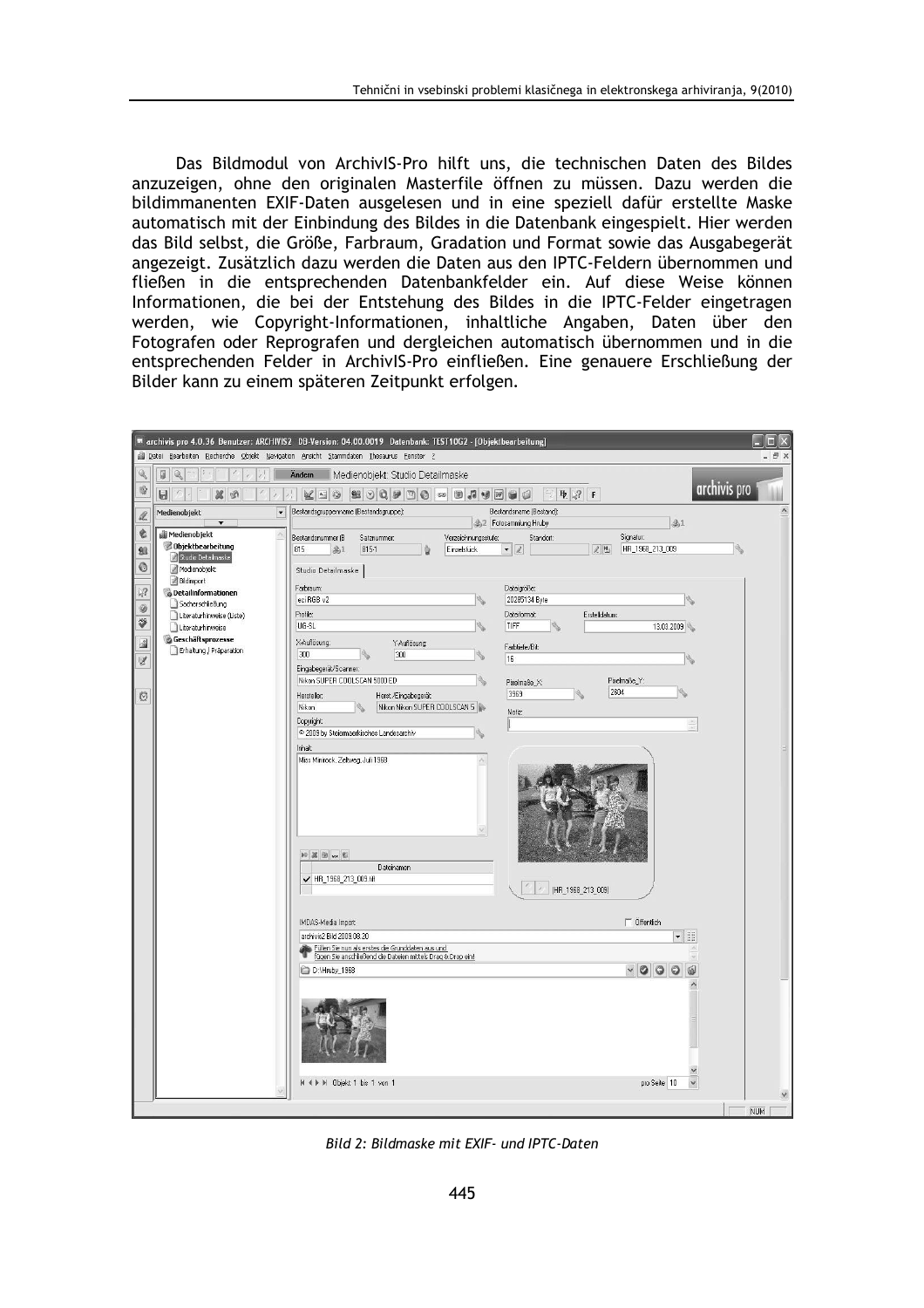Diese Funktionalität ermöglicht uns auch im Bereich der Digitalisierung von analog vorliegenden Quellen eine wesentliche Verbesserung des Arbeitsablaufs. Denn während der Digitalisierung können Informationen zum Bildinhalt, der Datierung oder über den Fotografen in den Header des digitalen Bildes eingegeben werden. Bei einer späteren Bearbeitung muss das Original nicht mehr ausgehoben werden, da diese Daten bereits mit dem Bild in die entsprechenden Felder übernommen wurden und daher vorhanden sind. Diese Funktionalitäten des Archivinformationssystems erleichtern nicht nur den internen Work-Flow, sondern tragen durch eine effiziente Prüfung der technischen Daten auch zu einer Qualitätssicherung digitaler Bilder bei.

Im Sinne der Langzeitarchivierung wurde ein zentrales Speichersystem des Landes geschaffen, das nicht nur zur Sicherung der Datenbank sowie der Masterfiles dient, sondern auch als Langzeitspeicher für allgemeine Daten der verschiedenen Landesdienststellen eingesetzt werden soll. Dazu zählt die Datensicherung des elektronischen Akts, der vorerst zwar in wenigen Abteilungen eingeführt wurde, für den eine Erweiterung auf alle Landesdienststellen vorgesehen ist. Diese Daten sollen in Zukunft auch in das Archivinformationssystem einfließen, wofür Vorkehrungen getroffen wurden.

## **DATENÜBERNAHME**

Das Steiermärkische Landesarchiv hat mit seiner Archivdatenbank über mehr als zehn Jahre hinweg mehr als eine Million Verzeichnungs- und Erschließungsdaten produziert. Die Erfassung erfolgte durch unterschiedliche Personen und ist daher trotz Vorgaben von einer Vielfältigkeit vor allem in den Erschließungsfeldern geprägt. Eine Datenübernahme von einem Alt- in ein Neusystem ist daher immer mit Komplikationen und Anpassungsschwierigkeiten verbunden, deren Zeitaufwand nicht zu unterschätzen ist. Die Datenübernahme erfolgt mittels Export der Inhalte der Datenfelder in eine Excel-Datei, deren Felder wiederum der ArchivIS-Felderstruktur entsprechen. Von Excel werden die Daten sodann in ArchivlS-Pro importiert. Generell ist eine Übernahme von Excel-Daten und solcher von einer Reihe von anderen Programmen möglich. Die Übernahme solch großer Datenmengen bringt die Fülle von Revisionsarbeiten zutage, die noch zu erledigen sind, bevor das Webmodul aktiviert werden kann. Denn ein System ist nur so gut, wie die Qualität der Erschließungsdaten. Die Vorgaben für die Tiefenerschließung von Beständen müssen daher so präzise als möglich gefasst sein und allen Archivmitarbeitern zur Kenntnis gebracht werden. Als Anleitung zu einer adäquaten Erschließung haben wir daher Verzeichnungs- und Erschließungsrichtlinien erstellt. Wie die Erfahrung zeigt, ergeben sich dort, wo eine Reihe von Personen arbeitet auch ebenso viele Interpretationsmöglichkeiten. Ohne laufende Schulungen und Kontrollen werden wir diese Vielfalt wohl nicht einschränken können.

#### **AUSBLICK**

Wenn die Revisionsarbeiten an den Altdaten beendet sind, wird man auch in den Daten des Steiermärkischen Landesarchivs recherchieren können, ohne den Lesesaal aufsuchen zu müssen. Das Steiermärkische Landesarchiv ist mit rund 60.000 Laufmetern Archivalien das größte unter den österreichischen Landesarchiven. Nur ein Teil dieser Bestände wird bis zu Akt oder Einzelstück erschlossen werden können. Bei großen Verwaltungseinheiten wird man sich mit einer Teilerschließung oder einer Bestandsbeschreibung begnügen müssen. Je nach Fragestellungen, werden uns daher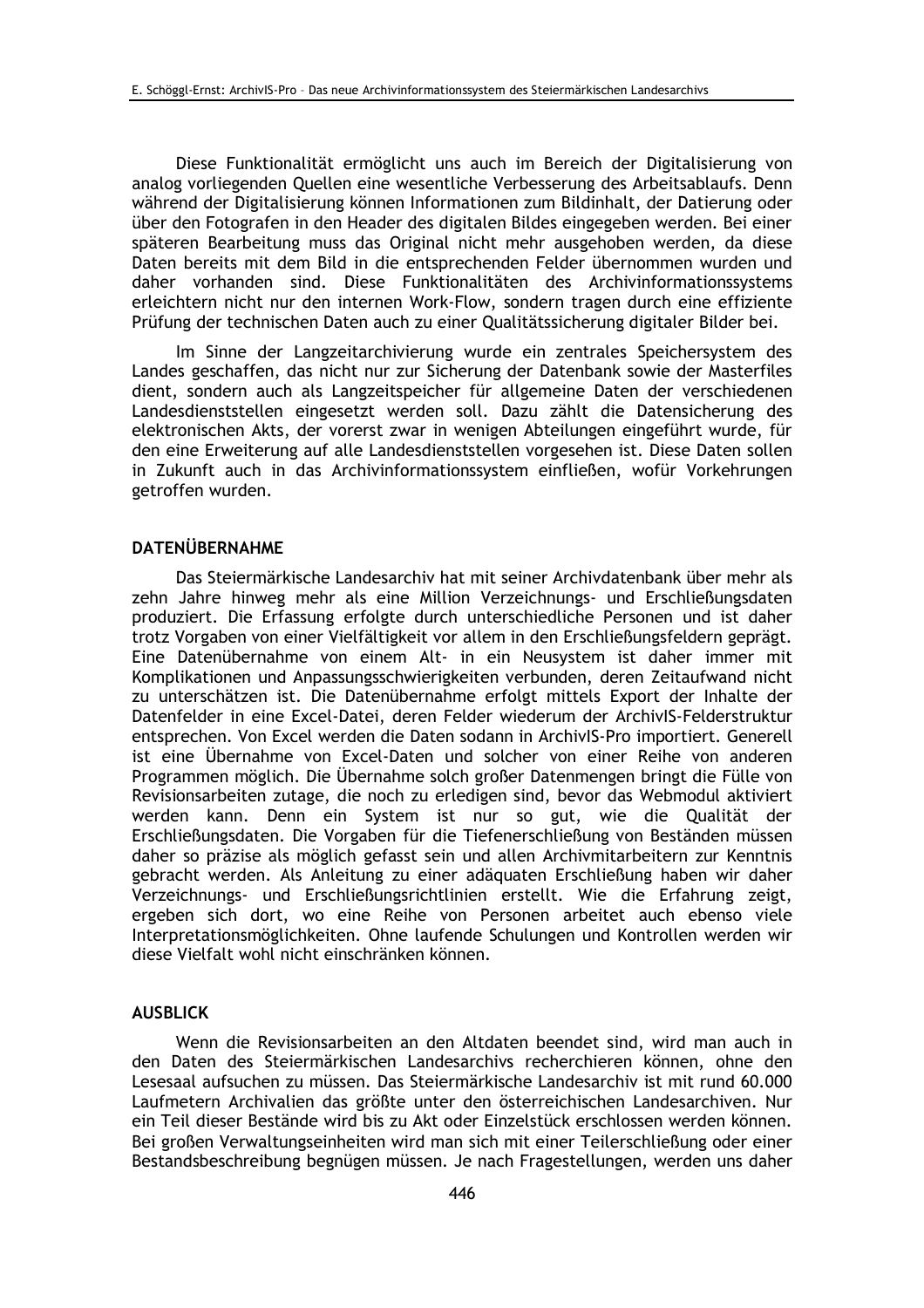weiterhin die physisch im Lesesaal anwesenden Archivbenützer erhalten bleiben. Denn die Recherchemöglichkeiten im Internet über in Archiven verwahrte Informationen können aufgrund ihrer Fülle nur eingeschränkt sein. Aber wir bieten den Recherchierenden mit diesem Angebot ein weit besseres Service auf der Suche nach Informationen als dies bisher der Fall sein konnte.

Seit der Entwicklung dieser Archivsoftware haben sich bereits mehrere österreichische Archive zum Kauf von ArchivIS-Pro entschieden und arbeiten bereits damit. ArchivIS-Pro ist mittlerweile auch in deutschen Archiven in Verwendung, sodass eine Vernetzung einfach gestaltet werden kann. Die Verwandtschaft des Systems mit der Museumssoftware ermöglicht einen problemlosen Zusammenschluss einer großen Anzahl von Museen und Archiven. Die Vorarbeiten für ein zukünftiges Portal der Wissensinstitutionen Archive, Bibliotheken und Museen werden bereits geleistet.